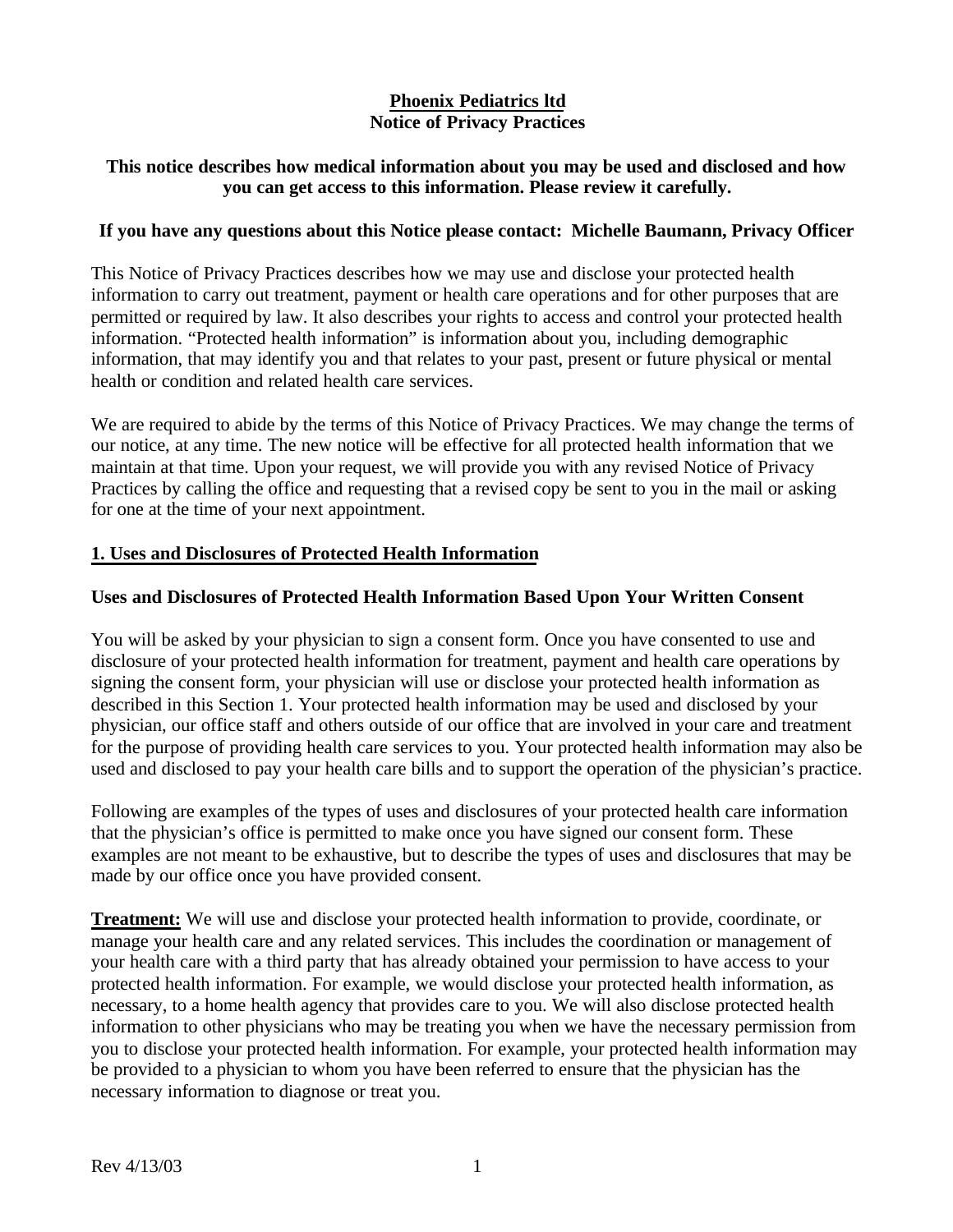In addition, we may disclose your protected health information from time-to-time to another physician or health care provider (e.g., a specialist or laboratory) who, at the request of your physician, becomes involved in your care by providing assistance with your health care diagnosis or treatment to your physician.

**Payment:** Your protected health information will be used, as needed, to obtain payment for your health care services. This may include certain activities that your health insurance plan may undertake before it approves or pays for the health care services we recommend for you such as; making a determination of eligibility or coverage for insurance benefits, reviewing services provided to you for medical necessity, and undertaking utilization review activities. For example, obtaining approval for a hospital stay may require that your relevant protected health information be disclosed to the health plan to obtain approval for the hospital admission.

**Healthcare Operations:** We may use or disclose, as-needed, your protected health information in order to support the business activities of your physician's practice. These activities include, but are not limited to, quality assessment activities, employee review activities, training of medical students, licensing, marketing and fundraising activities, and conducting or arranging for other business activities.

For example, we may disclose your protected health information to medical school students that see patients at our office. In addition, we may use a sign-in sheet at the registration desk where you will be asked to sign your name and indicate your physician. We may also call you by name in the waiting room when your physician is ready to see you. We may use or disclose your protected health information, as necessary, to contact you to remind you of your appointment.

We will share your protected health information with third party "business associates" that perform various activities (e.g., billing, transcription services) for the practice. Whenever an arrangement between our office and a business associate involves the use or disclosure of your protected health information, we will have a written contract that contains terms that will protect the privacy of your protected health information.

We may use or disclose your protected health information, as necessary, to provide you with information about treatment alternatives or other health-related benefits and services that may be of interest to you. We may also use and disclose your protected health information for other marketing activities. For example, your name and address may be used to send you a newsletter about our practice and the services we offer. We may also send you information about products or services that we believe may be beneficial to you. You may contact our Privacy Contact to request that these materials not be sent to you.

## **Uses and Disclosures of Protected Health Information Based upon Your Written Authorization**

Other uses and disclosures of your protected health information will be made only with your written authorization, unless otherwise permitted or required by law as described below. You may revoke this authorization, at any time, in writing, except to the extent that your physician or the physician's practice has taken an action in reliance on the use or disclosure indicated in the authorization.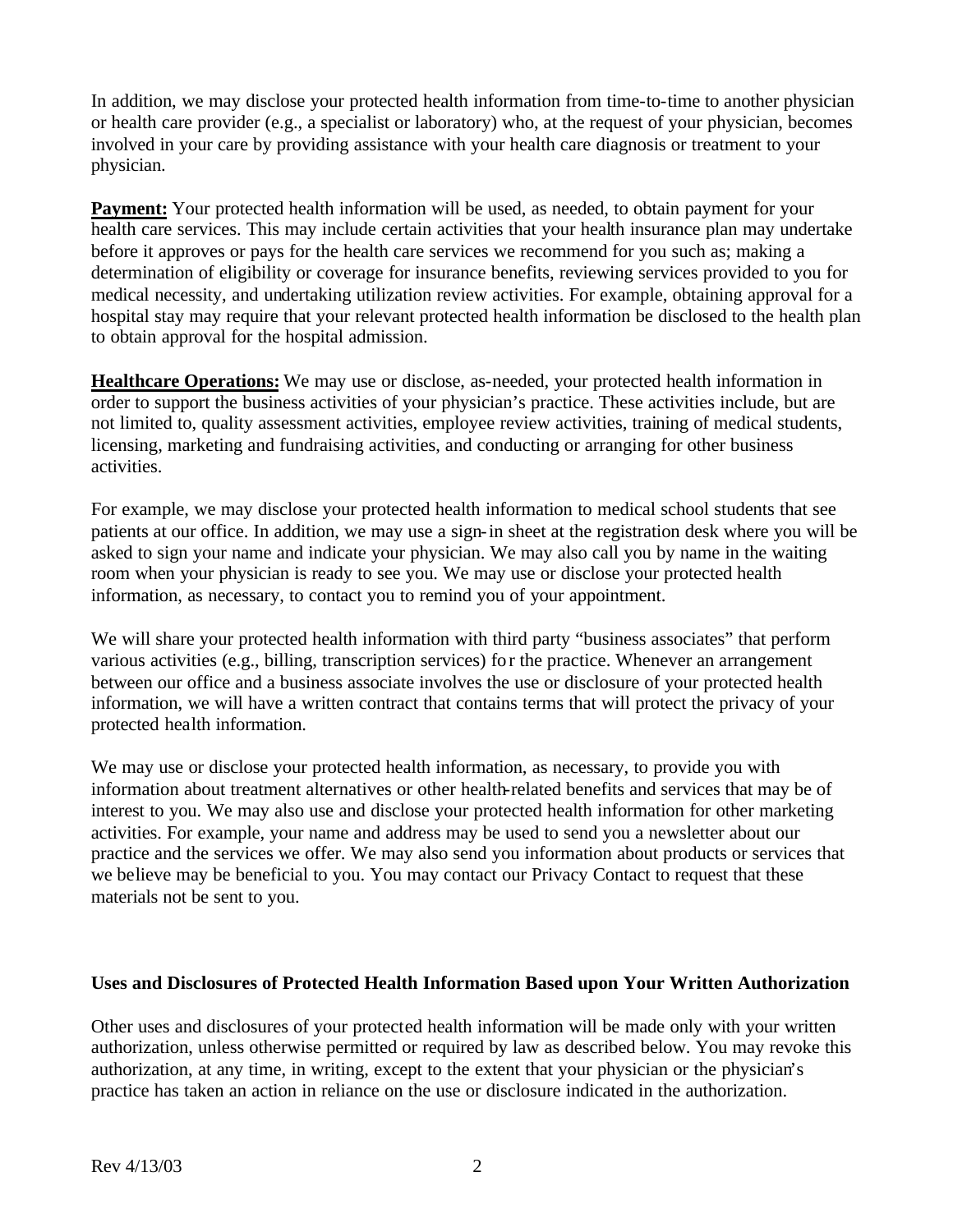## **Other Permitted and Required Uses and Disclosures That May Be Made With Your Consent, Authorization or Opportunity to Object**

We may use and disclose your protected health information in the following instances. You have the opportunity to agree or object to the use or disclosure of all or part of your protected health information. If you are not present or able to agree or object to the use or disclosure of the protected health information, then your physician may, using professional judgement, determine whether the disclosure is in your best interest. In this case, only the protected health information that is relevant to your health care will be disclosed.

**Others Involved in Your Healthcare:** Unless you object, we may disclose to a member of your family, a relative, a close friend or any other person you identify, your protected health information that directly relates to that person's involvement in your health care. If you are unable to agree or object to such a disclosure, we may disclose such information as necessary if we determine that it is in your best interest based on our professional judgment. We may use or disclose protected health information to notify or assist in notifying a family member, personal representative or any other person that is responsible for your care of your location, general condition or death. Finally, we may use or disclose your protected health information to an authorized public or private entity to assist in disaster relief efforts and to coordinate uses and disclosures to family or other individuals involved in your health care.

**Emergencies:** We may use or disclose your protected health information in an emergency treatment situation. If this happens, your physician shall try to obtain your consent as soon as reasonably practicable after the delivery of treatment. If your physician or another physician in the practice is required by law to treat you and the physician has attempted to obtain your consent but is unable to obtain your consent, he or she may still use or disclose your protected health information to treat you.

**Communication Barriers:** We may use and disclose your protected health information if your physician or another physician in the practice attempts to obtain consent from you but is unable to do so due to substantial communication barriers and the physician determines, using professional judgment, that you intend to consent to use or disclosure under the circumstances.

## **Other Permitted and Required Uses and Disclosures That May Be Made Without Your Consent, Authorization or Opportunity to Object**

We may use or disclose your protected health information in the following situations without your consent or authorization. These situations include:

**Required By Law:** We may use or disclose your protected health information to the extent that the use or disclosure is required by law. The use or disclosure will be made in compliance with the law and will be limited to the relevant requirements of the law. You will be notified, as required by law, of any such uses or disclosures.

**Public Health:** We may disclose your protected health information for public health activities and purposes to a public health authority that is permitted by law to collect or receive the information. The disclosure will be made for the purpose of controlling disease, injury or disability. We may also disclose your protected health information, if directed by the public health authority, to a foreign government agency that is collaborating with the public health authority.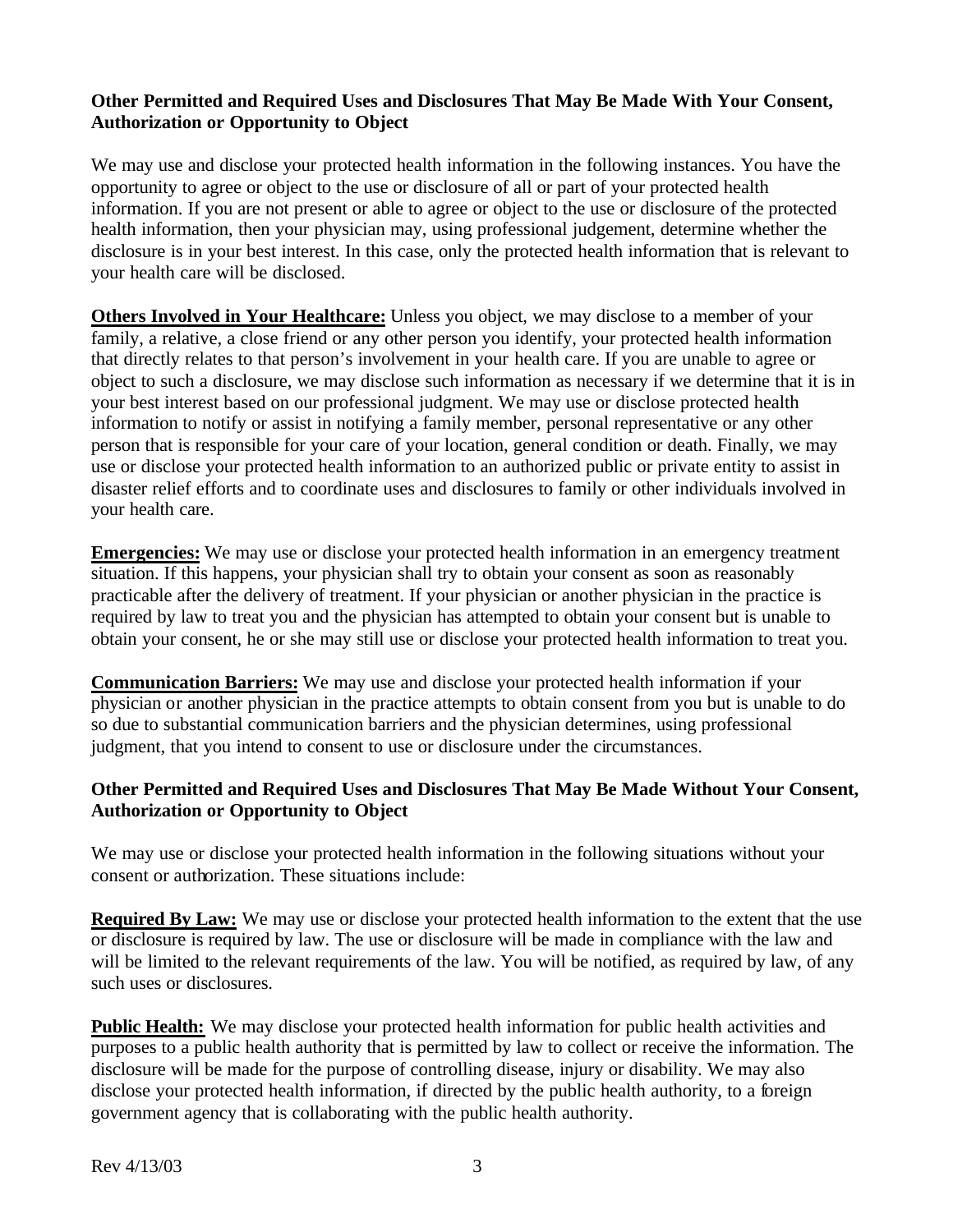**Communicable Diseases:** We may disclose your protected health information, if authorized by law, to a person who may have been exposed to a communicable disease or may otherwise be at risk of contracting or spreading the disease or condition.

**Health Oversight:** We may disclose protected health information to a health oversight agency for activities authorized by law, such as audits, investigations, and inspections. Oversight agencies seeking this information include government agencies that oversee the health care system, government benefit programs, other government regulatory programs and civil rights laws.

**Abuse or Neglect:** We may disclose your protected health information to a public health authority that is authorized by law to receive reports of child abuse or neglect. In addition, we may disclose your protected health information if we believe that you have been a victim of abuse, neglect or domestic violence to the governmental entity or agency authorized to receive such information. In this case, the disclosure will be made consistent with the requirements of applicable federal and state laws.

**Food and Drug Administration:** We may disclose your protected health information to a person or company required by the Food and Drug Administration to report adverse events, product defects or problems, biologic product deviations, track products; to enable product recalls; to make repairs or replacements, or to conduct post marketing surveillance, as required.

**Legal Proceedings:** We may disclose protected health information in the course of any judicial or administrative proceeding, in response to an order of a court or administrative tribunal (to the extent such disclosure is expressly authorized), in certain conditions in response to a subpoena, discovery request or other lawful process.

**Law Enforcement:** We may also disclose protected health information, so long as applicable legal requirements are met, for law enforcement purposes. These law enforcement purposes include (1) legal processes and otherwise required by law, (2) limited information requests for identification and location purposes, (3) pertaining to victims of a crime, (4) suspicion that death has occurred as a result of criminal conduct, (5) in the event that a crime occurs on the premises of the practice, and (6) medical emergency (not on the Practice's premises) and it is likely that a crime has occurred.

**Coroners, Funeral Directors, and Organ Donation:** We may disclose protected health information to a coroner or medical examiner for identification purposes, determining cause of death or for the coroner or medical examiner to perform other duties authorized by law. We may also disclose protected health information to a funeral director, as authorized by law, in order to permit the funeral director to carry out their duties. We may disclose such information in reasonable anticipation of death. Protected health information may be used and disclosed for cadaveric organ, eye or tissue donation purposes.

**Research:** We may disclose your protected health information to researchers when an institutional review board that has reviewed the research proposal and established protocols to ensure the privacy of your protected health information has approved their research.

**Criminal Activity:** Consistent with applicable federal and state laws, we may disclose your protected health information, if we believe that the use or disclosure is necessary to prevent or lessen a serious and imminent threat to the health or safety of a person or the public. We may also disclose protected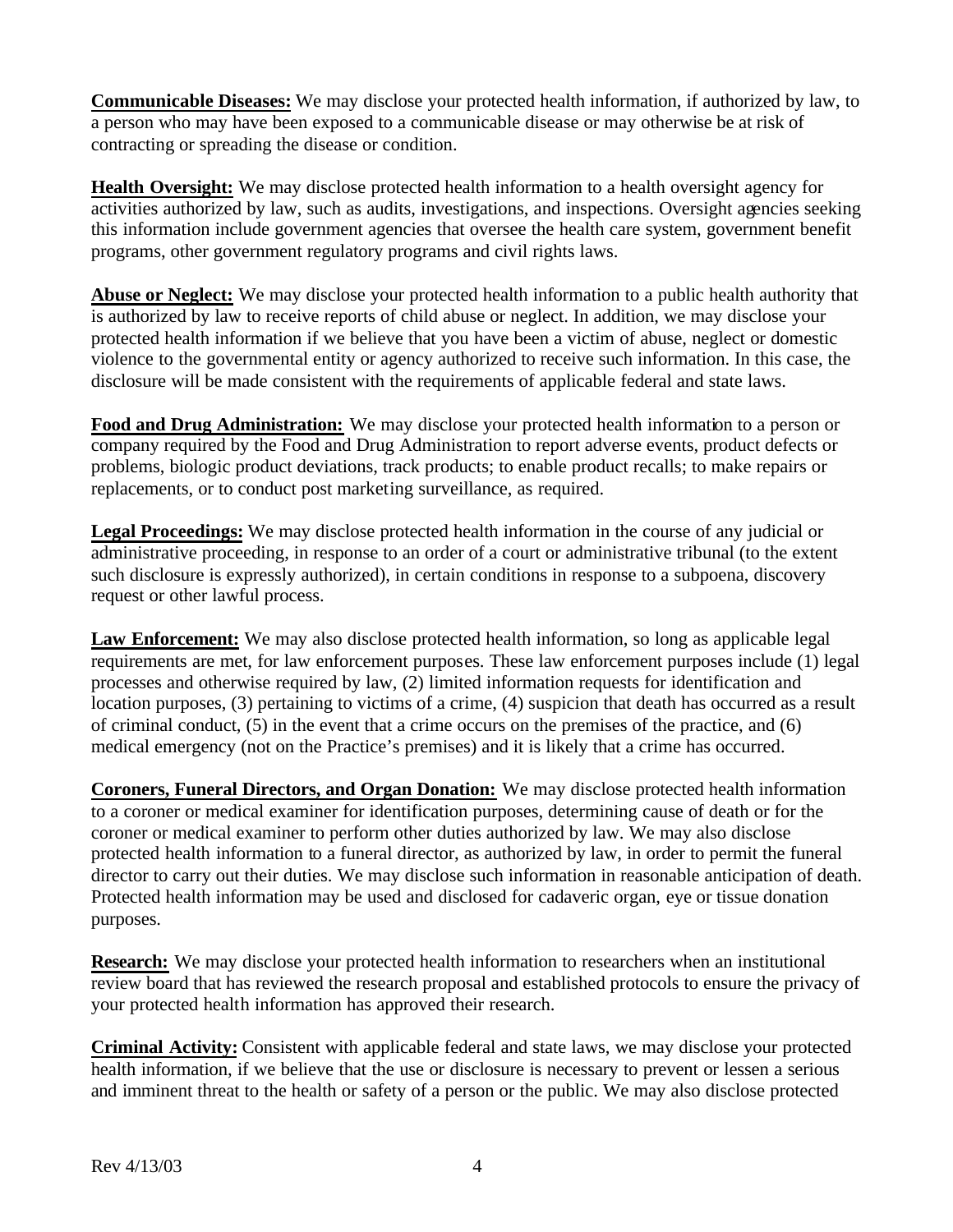health information if it is necessary for law enforcement authorities to identify or apprehend an individual.

**Military Activity and National Security:** When the appropriate conditions apply, we may use or disclose protected health information of individuals who are Armed Forces personnel (1) for activities deemed necessary by appropriate military command authorities; (2) for the purpose of a determination by the Department of Veterans Affairs of your eligibility for benefits, or (3) to foreign military authority if you are a member of that foreign military services. We may also disclose your protected health information to authorized federal officials for conducting national security and intelligence activities, including for the provision of protective services to the President or others legally authorized.

**Workers' Compensation:** We may disclose your protected health information as authorized to comply with workers' compensation laws and other similar legally established programs.

**Inmates:** We may use or disclose your protected health information if you are an inmate of a correctional facility and your physician created or received your protected health information in the course of providing care to you.

**Required Uses and Disclosures:** Under the law, we must make disclosures to you and when required by the Secretary of the Department of Health and Human Services to investigate or determine our compliance with the requirements of Section 164.500 et. seq.

# **2. Your Rights**

Following is a statement of your rights with respect to your protected health information and a brief description of how you may exercise these rights.

**You have the right to inspect and copy your protected health information.** This means you may inspect and obtain a copy of protected health information about you that is contained in a designated record set for as long as we maintain the protected health information. A "designated record set" contains medical and billing records and any other records that your physician and the practice uses for making decisions about you. The charge for copying these records is: Personal use under 100 pages- \$15.00, Personal use over 100 pages- \$25.00.

Under federal law, however, you may not inspect or copy the following records; psychotherapy notes; information compiled in reasonable anticipation of, or use in, a civil, criminal, or administrative action or proceeding, and protected health information that is subject to law that prohibits access to protected health information. Depending on the circumstances, a decision to deny access may be reviewable. In some circumstances, you may have a right to have this decision reviewed. Please contact our Privacy Contact if you have questions about access to your medical record.

**You have the right to request a restriction of your protected health information.** You may request that any part of your protected health information not be disclosed to family members or friends who may be involved in your care or for notification purposes as described in this Notice of Privacy Practices. Your request must state the specific restriction requested and to whom you want the restriction to apply.